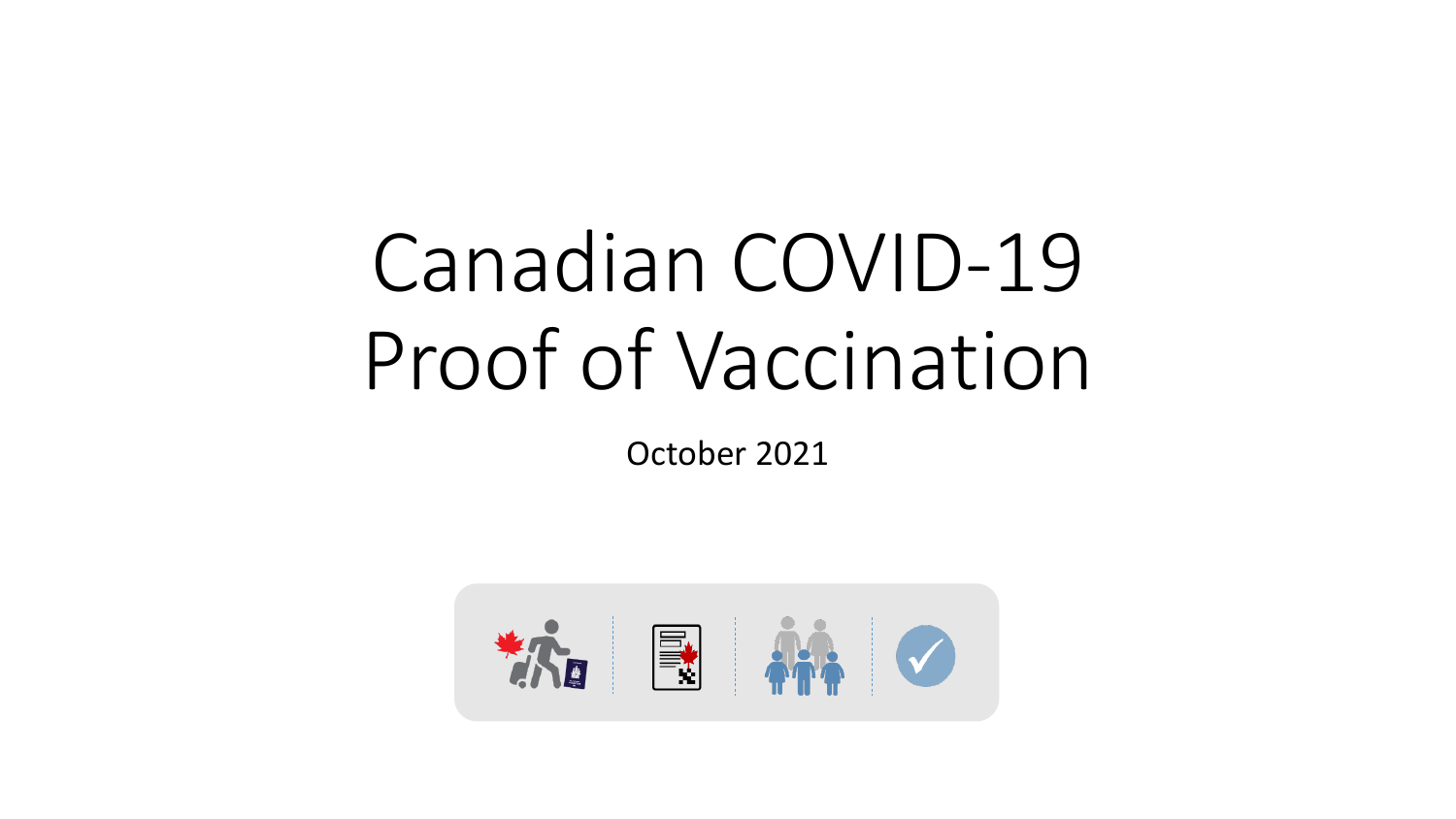### **Overview – Canadian COVID-19 Proof of Vaccination (PVC)**



- PVC overview:
	- Benefits
	- What is the standardized Canadian COVID-19 Proof of Vaccination



2) How are Canadians travelling now, and what is Canada doing to support clients

3) Indigenous and PT Engagement

• Responding to concerns raised



- a. Equity & Cross-border Movement (Including Canada-U.S.)
- b. Accessibility
- c. Data Sovereignty

d. International Recognition of Canada's Mixed-dose Schedule & Communication

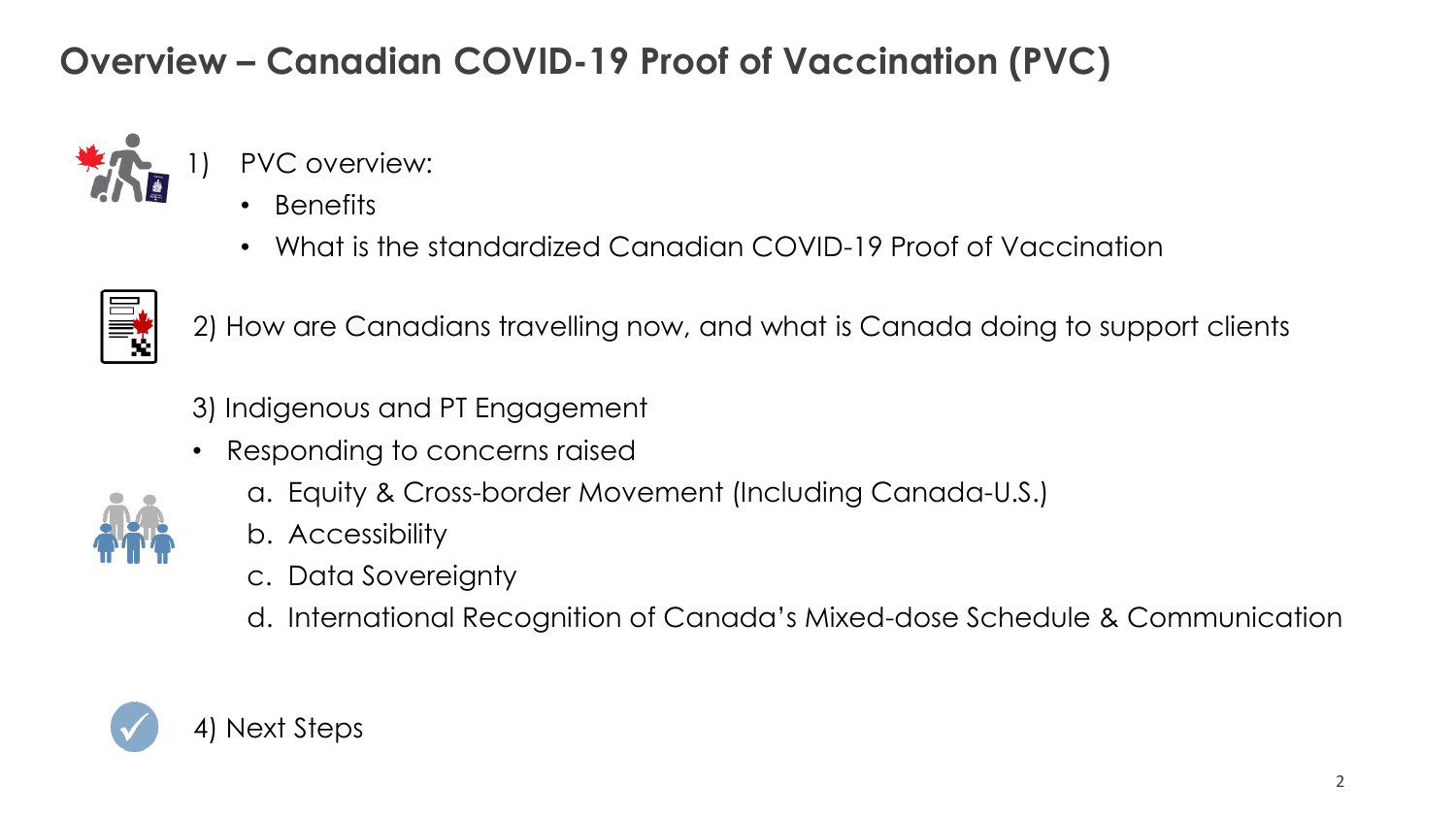### **1. Overview of Canadian COVID-19 Proof of Vaccination (PVC)**



A Canadian COVID-19 Proof of Vaccination is a factual record of COVID-19 vaccination history for those vaccinated in Canada.



ACCESS A Canadian COVID-19 Proof of Vaccination will be provided to eligible individuals upon request and<br>ACCESS Mith accept via provincial theritorial latter a Indianaus collaboration with consent via provincial/territorial (PT) & Indigenous collaboration.

> Provinces, territories and Indigenous organizations are the holders of health information in the majority of cases, and provide clients with a record of vaccination on the basis of that information. Provinces and territories are issuing the Canadian COVID-19 Proof of Vaccination at this time.

**Issuance** 

Immigration, Refugees and Citizenship Canada (IRCC) is the federal government project coordinator for the Canadian PVC, working closely with the Public Health Agency of Canada (PHAC), who manages the relationships with provincial, territorial & Indigenous health authorities and sets vaccine policies and data standards.



**Privacy** Information submitted by the user, including personal health information, is managed based on the **Privacy** privacy laws in that jurisdiction (federally, it is per the *Privacy Act*).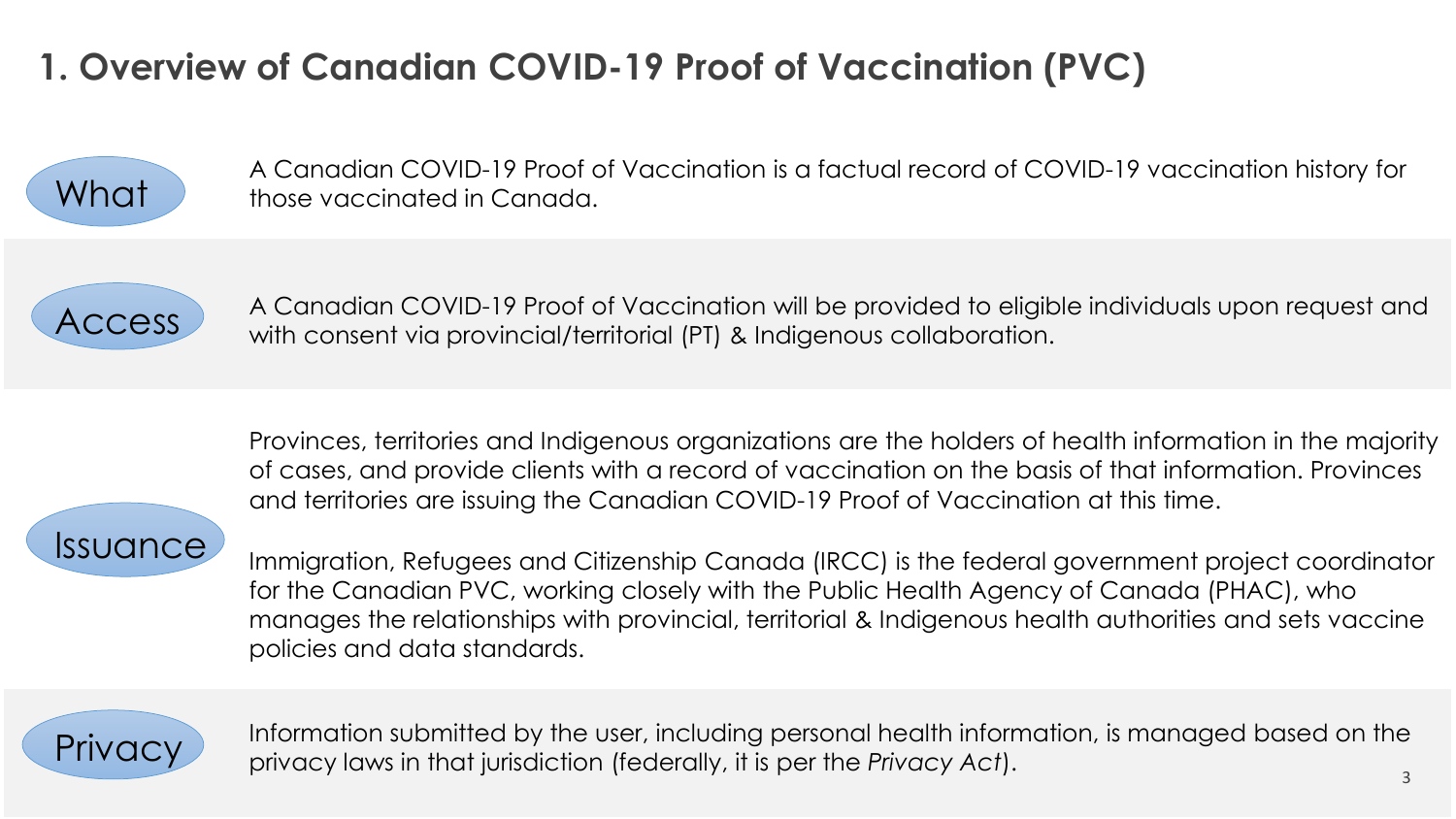## **1. Benefits of a Canadian COVID-19 Proof of Vaccination (PVC)**



#### **To support a safe economic reopening**

- A secure way of proving vaccine status allows businesses an efficient way to run more safely and to meet public health requirements (where required)
- Supports increase in travel and provide a boost for travel, tourism and hospitality related sectors
- A standardized PVC will facilitate use between provinces and territories



#### **To support public health measures**

- Some jurisdictions may use PVCs as a way to prove vaccination history for access to nonessential services (e.g. restaurants, sporting events) or to facilitate inter-jurisdictional travel
- Vaccination requirements may encourage people to get vaccinated secure, easy-toaccess PVCs make vaccination requirements easier to implement



#### **For travel within and outside of Canada**

• The Canadian COVID-19 proof of vaccination can facilitate inbound/outbound travel by providing border officials a consistent and reliable way to assess whether a traveller meets public health requirements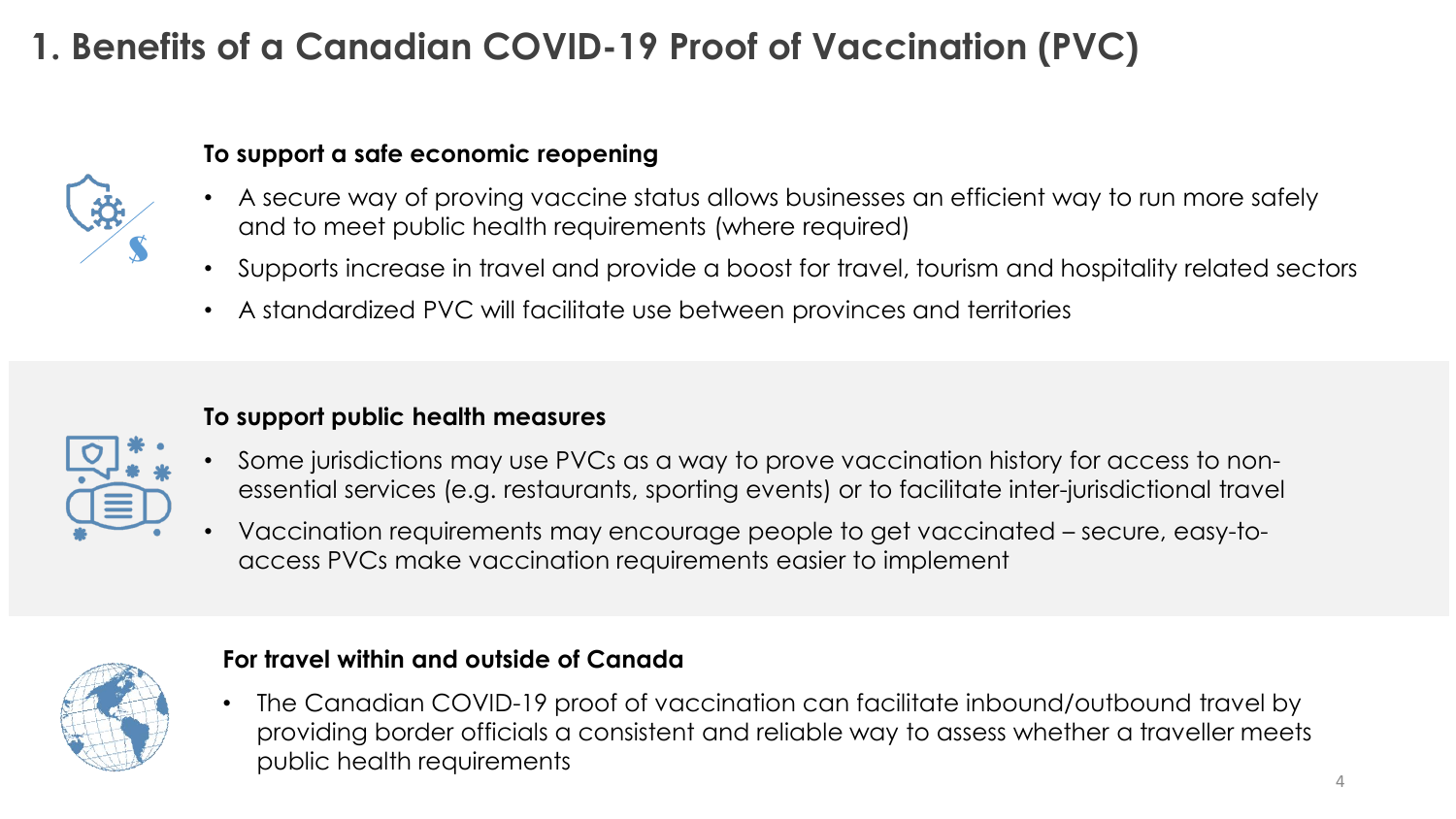### **1. What is the Canadian COVID-19 Proof of Vaccination?**

A standardized PVC with one technical specification and a common look and feel.

- Requested and controlled by the individual
- Uniform branding to be recognizable as issued in Canada for international verifiers 1
- Identifies the PT issuing the information 2
- Bilingual (French and English) 3

0

- Uses SMART Health Card Framework, is verifiable (emerging preferred option) 4
- Mandatory fields like lot number must be in the QR code for compatibility even if it is not captured in PT registries  $5<sup>5</sup>$
- Reflects COVID-19 vaccination event history, allowing foreign borders to make a determination based on their own domestic definition of fully vaccinated 6
- Captures date of issuance of the certificate 7
- Security features to prevent fraud and allow secure verifiability 8
- **If** accepted/used across all PTs, only a single PVC will be required by each resident for Canada and international 9



#### *illustrative example only*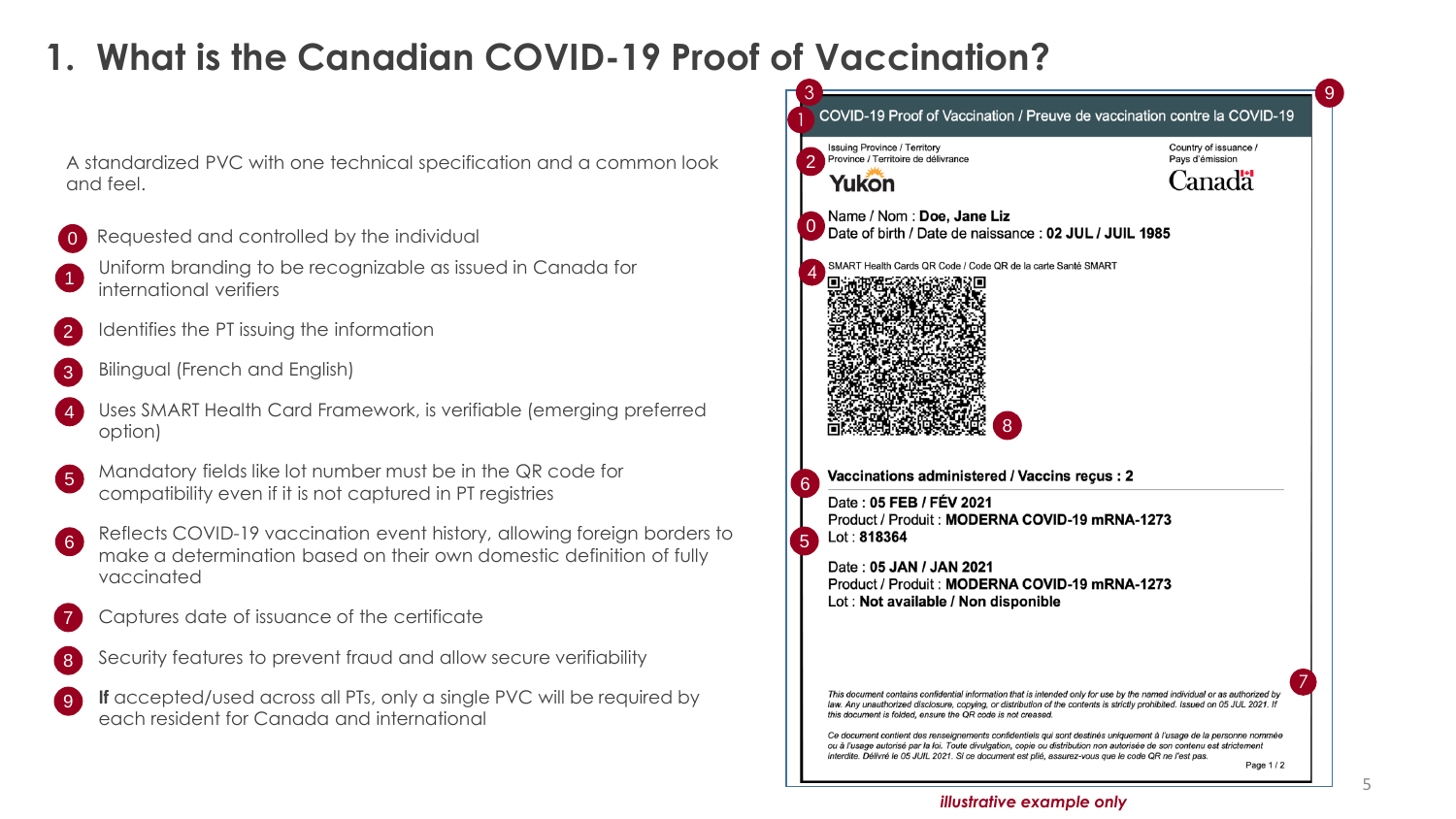### **2. How are Canadians travelling now?**



- **Inbound**: ArriveCan app accepts PT issued vaccine records/receipts, though it does not verify authenticity.
	- **Outbound:** PT vaccine records/receipts generally accepted at foreign border on a case by case basis, (there have been isolated consular and border issues with credential recognition).

#### **The Canadian COVID-19 Proof of Vaccination will**

• Provide a common standard for PVCs issued across Canada



- Help facilitate travel to certain countries, such as those that may not recognize a non-standard document from a sub-national body (i.e. without a federal identity).
- Allow the federal government to better support Canadian PVC holders abroad (currently helping those without a verifiable PVC can be complicated, time-consuming, and resource intensive for GoC and PTs.)
- Reduce vulnerability to fraud at Canadian border crossings.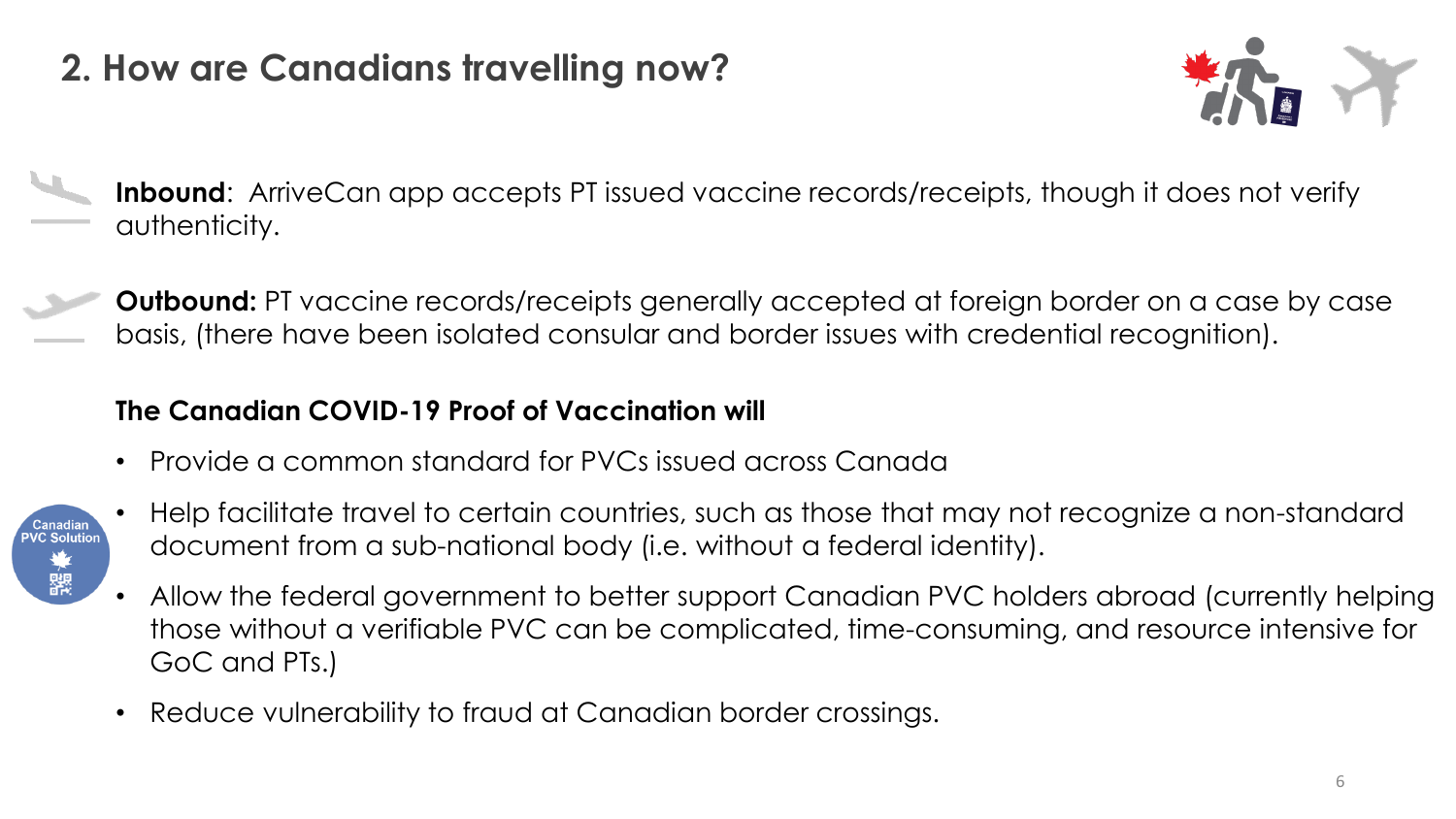### **2. What is the federal government doing to support clients?**

#### **The Federal Government will promote the Canadian COVID-19 Proof of Vaccination to the international community**

- Canada will engage foreign embassies in Canada, as well as our own embassies and international networks to promote the standardized PVC by distributing a sample to seek its recognition and acceptance at foreign borders. This will be combined with proactive engagement with a number of targeted countries (e.g. top tourist destinations), regions and multilateral organizations.
- In parallel, Canada is working with international partners to ensure the recognition of its successful, science-based vaccination approach, including mixed vaccination and vaccine type.

#### **The Federal Government will support a comprehensive communications campaign to promote the Canadian COVID-19 Proof of Vaccination to all those vaccinated within Canada**

• A high-profile, comprehensive communications approach developed and will be implemented via Government of Canada channels and networks.

#### **The Federal Government is preparing to provide direct assistance to clients**



• Service Canada will provide information sourced from provinces and territories, respond to enquiries about the process, and redirect to issuing authorities if needed.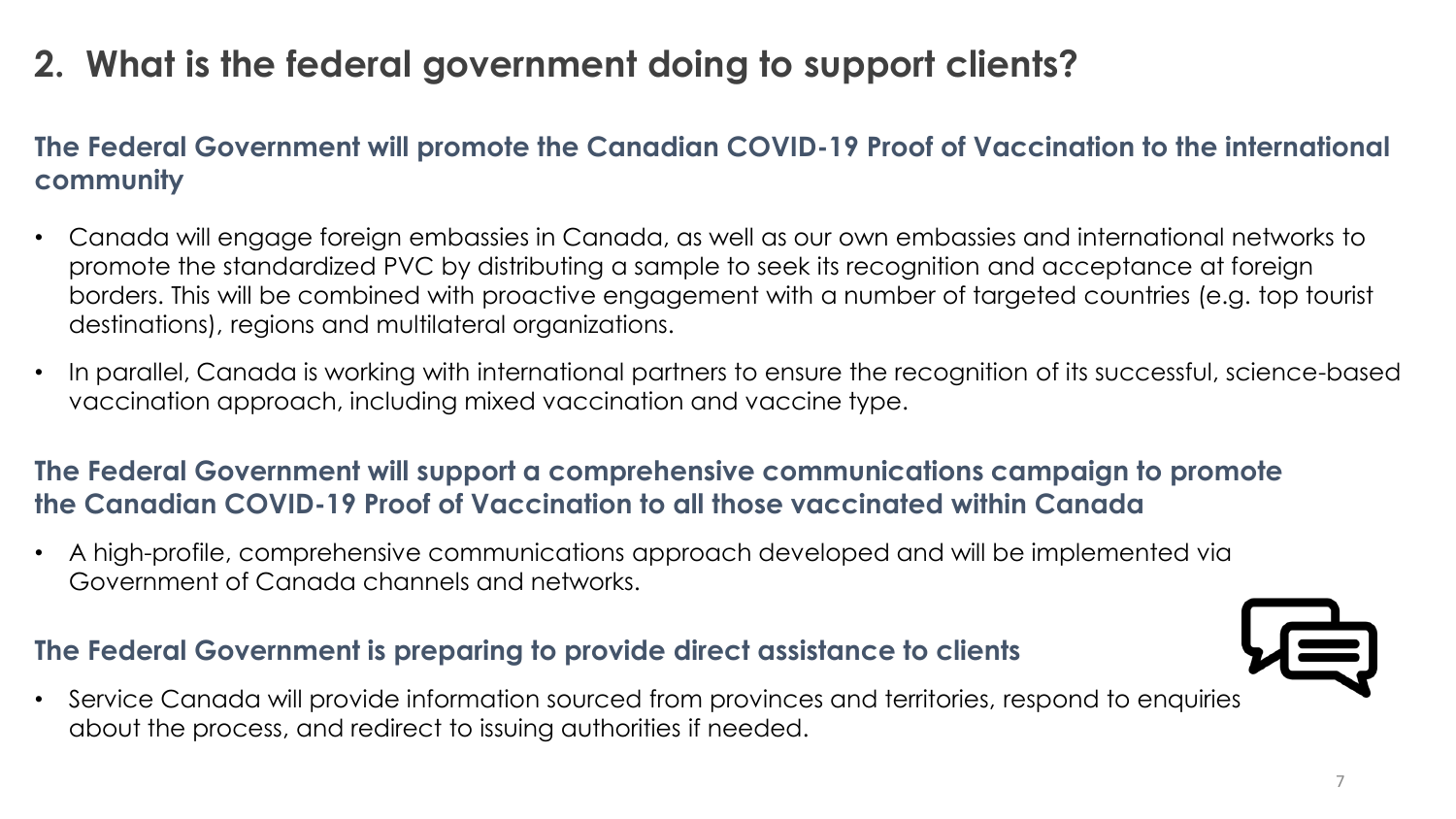### **3. Engagement with Indigenous communities, provinces and territories**

#### **Indigenous Engagement**

- Since May 2021, a series of engagement sessions were held with First Nations, Inuit and Métis partners, including communities that are close to the U.S. border, and those involved in frequent cross-border travel for cultural, work or familial purposes.
- The objectives of this engagement were to ensure that Indigenous partners are part of the conversation at an early stage, to provide informational updates, and hear considerations and potential issues that may arise for these partners. Concerns expressed included: issues of equity, cross-border movement (including Canada-U.S.), accessibility, data sovereignty/vaccination reporting gaps, international recognition of Canada's mixed-dose schedule and communications.

#### **Provincial and Territorial Engagement**

- Broad domestic engagement has also been taking place with provinces, territories to develop a standardized proof of vaccination.
- Most provinces and territories have agreed to issue the Canadian COVID-19 Proof of Vaccination, and some have already started to do so. We anticipate most provinces and territories to start issuing by the end of October.
- CBSA has indicated that they will likely be ready to verify the Canadian COVID-19 Proof of Vaccination by October 19.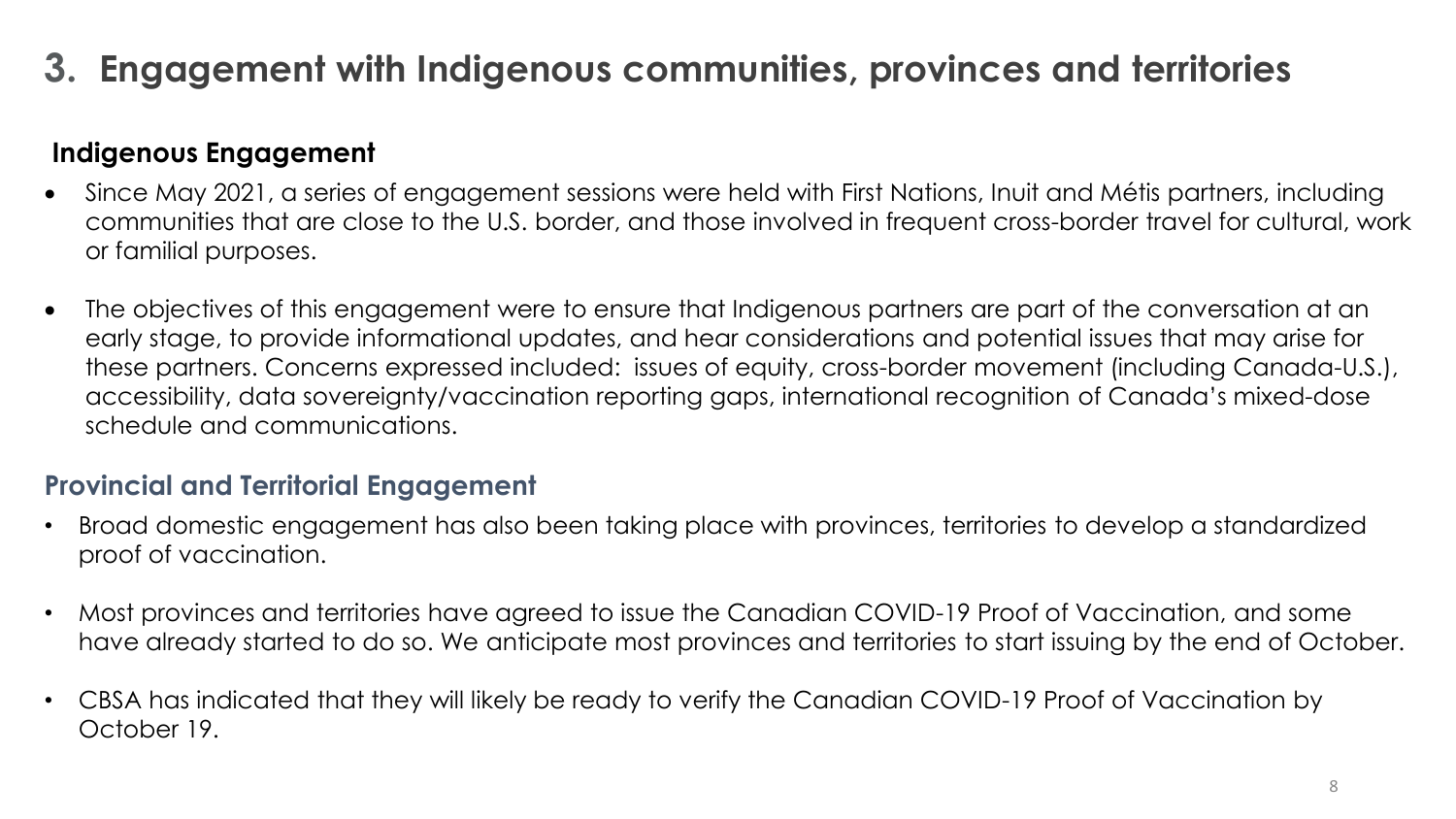### **3a. Responding to concerns raised: Equity & Cross-border Movement**  (including Canada-U.S.)

- Proof of vaccination is not required to enter Canada for Canadian citizens, permanent residents, persons registered under the *Indian Act*, or protected persons. However, those who cannot demonstrate that they are fully vaccinated or those who do not qualify for other exemptions listed in the [Emergency Orders](https://www.canada.ca/en/public-health/corporate/mandate/about-agency/acts-regulations/list-acts-regulations.html) under the *Quarantine Act* may be subject to the public health measures outlined in the [handout](https://www.canada.ca/content/dam/phac-aspc/documents/services/publications/diseases-conditions/coronavirus/travellers-over-12-without-symptoms-medically-exempt-vaccination/medically-exempt-en.pdf) provided to them at the border.
- Unvaccinated children under the age of 12 must follow all testing and quarantine requirements upon entering Canada, unless they meet certain conditions and comply with the public health measures outlined in the [handout](https://www.canada.ca/content/dam/hc-sc/documents/services/publications/diseases-conditions/unvaccinated-children-under-12-without-symptoms-travelling-fully-vaccinated-parents-guardians/unvaccinated-children-en.pdf) provided to them at the border.
- Individuals can consult [COVID-19 Travel: Checklists for requirements and exemptions](https://travel.gc.ca/travel-covid/travel-restrictions/exemptions)  Travel restrictions in Canada Travel.gc.ca to find out the requirements to travel into Canada and whether they qualify for exemptions listed in the Emergency Orders.
- Other countries' entry requirements will vary. Additionally, provinces and territories may determine how a PVC is used within their respective jurisdiction.
- Following the announcement that travellers on federally-regulated transport will need to be vaccinated as of October 30, Transport Canada is engaging with Indigenous organizations and communities to support the ability for remote and fly-in community members to travel.
- Vaccination continues to be the best way to protect ourselves from severe outcomes from COVID-19. Vaccines are safe, effective and widely available, and the Government of Canada encourages individuals to speak with a trusted source, including Elders and trusted healthcare providers, about the vaccine.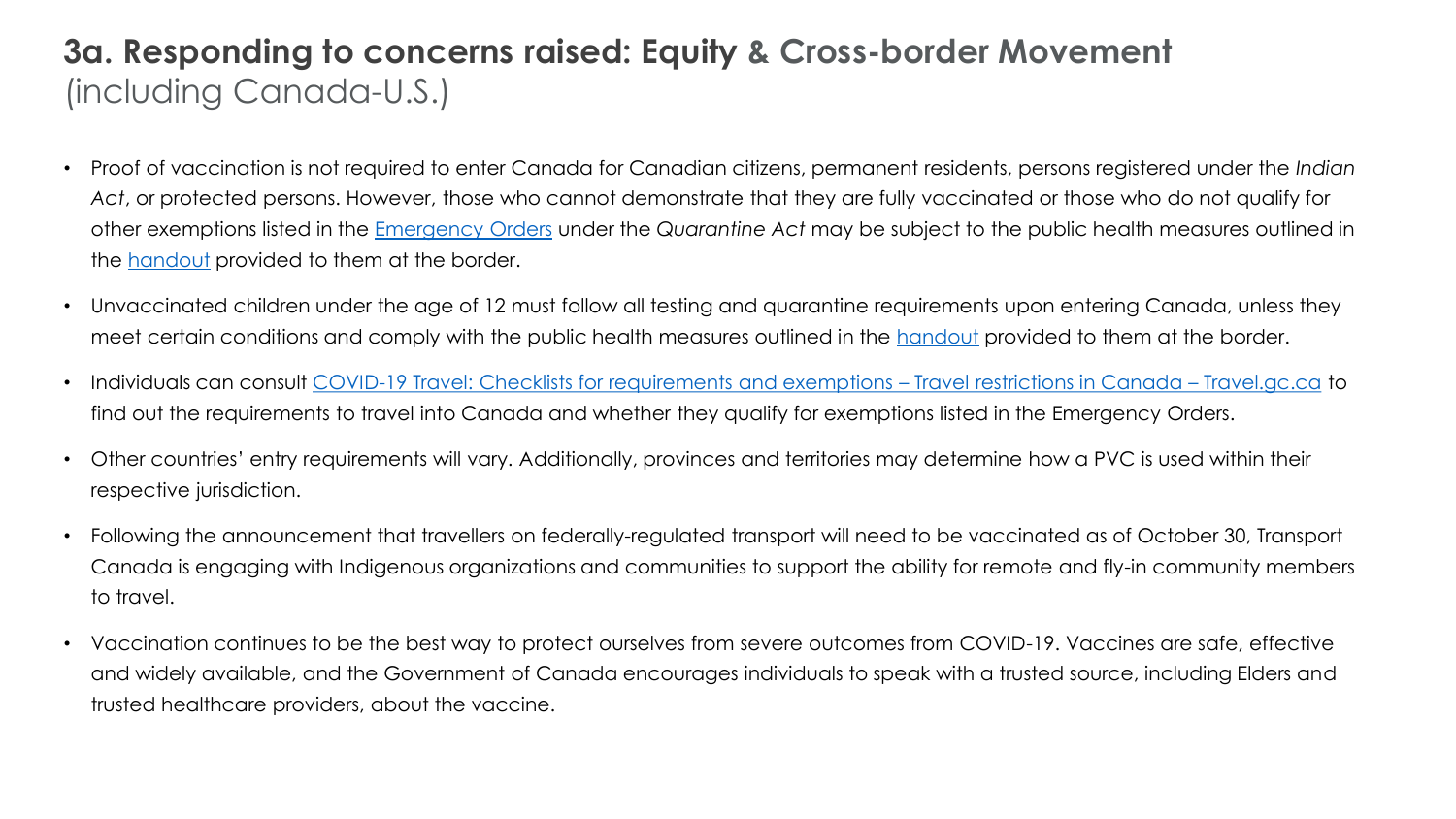### **3b. Responding to concerns raised: Accessibility**

- The federal government has worked with provinces and territories to develop the Canadian COVID-19 Proof of Vaccination, which has a common look and feel and contains standardized information, including the Canadian flag on the upper right corner.
- This PVC will be available in paper format in addition to a digital format that can be stored in a digital wallet.
- Provinces and territories also have a variety of client support options available, including online services, call centres and/or in-person services to assist people in accessing a paper copy of their PVC.
- Individuals can use Certificate of Indian Status (CIS) cards and Secure Certificate of Indian Status (SCIS) cards – among other options, depending on mode of travel (though a Canadian passport is strongly recommended for international travel) – alongside their PVCs to confirm their identity, and this information will not be linked to the PVC. The PVC will be a companion health document that a traveller can carry, for example, on their smartphone or as a paper copy, along with their ID, when travelling internationally and returning to Canada.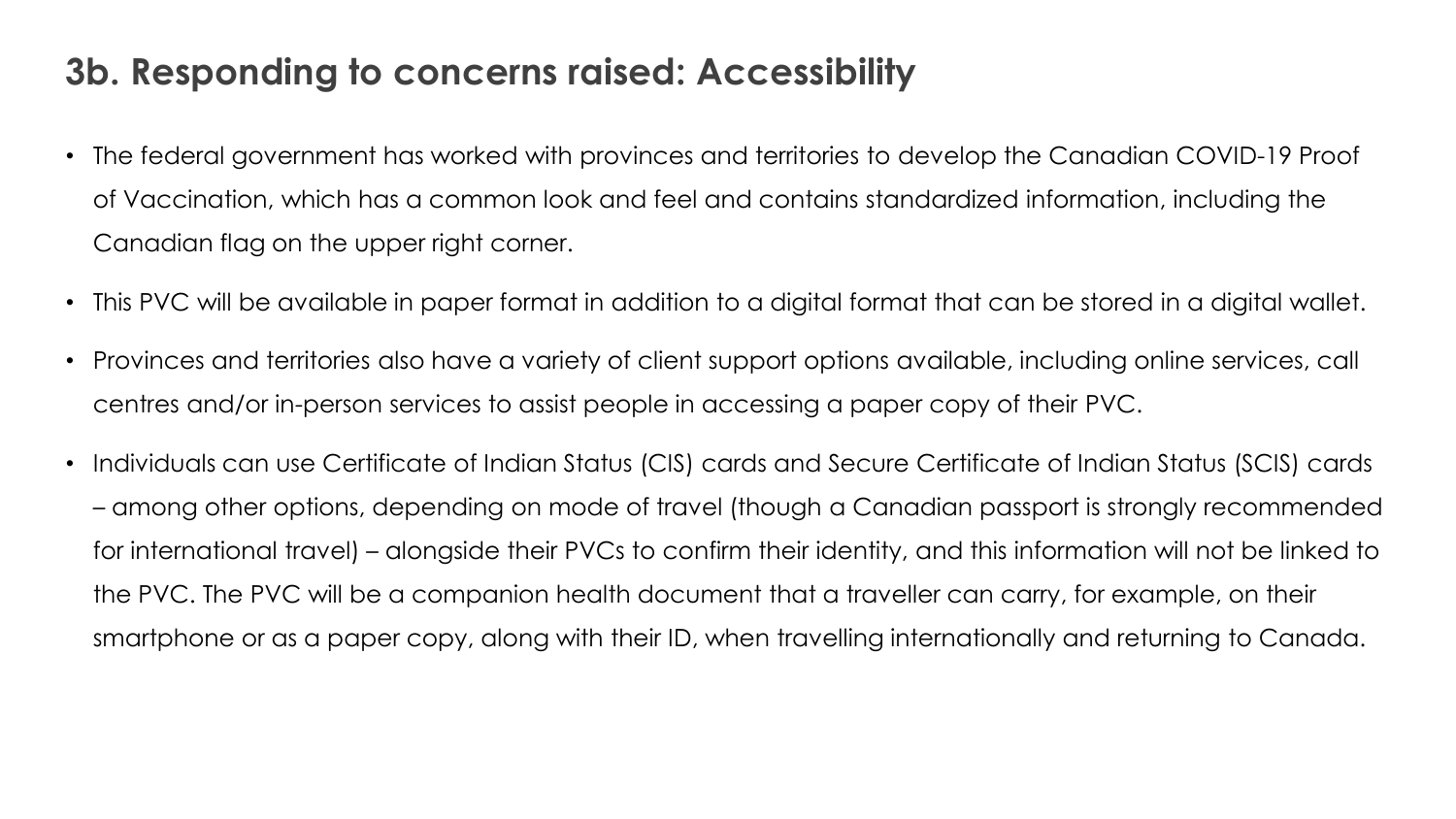### **3c. Responding to concerns raised: Data Sovereignty / Vaccination Reporting Gaps**

- The Canadian COVID-19 Proof of Vaccination contains the information needed by border officials to verify a traveller's vaccination history. The Government of Canada is engaging with key international partners so they will recognize and accept the Canadian COVID-19 Proof of Vaccination as a trusted and reliable Canadian document.
- An individual's COVID-19 vaccination record needs to be included in a vaccination registry that is able to issue a PVC to the Canadian specification.
- Several provinces and territories have processes in place for individuals to request that their provincially or territorially issued vaccination record be updated to include COVID-19 vaccinations administered in other jurisdictions, including other countries.
- We are aware that there are gaps in reporting of some Indigenous vaccination records into provincial and territorial registries, which could have an impact on access to the PVC issued by the province. The Government of Canada is working with Indigenous communities to identify and address these gaps.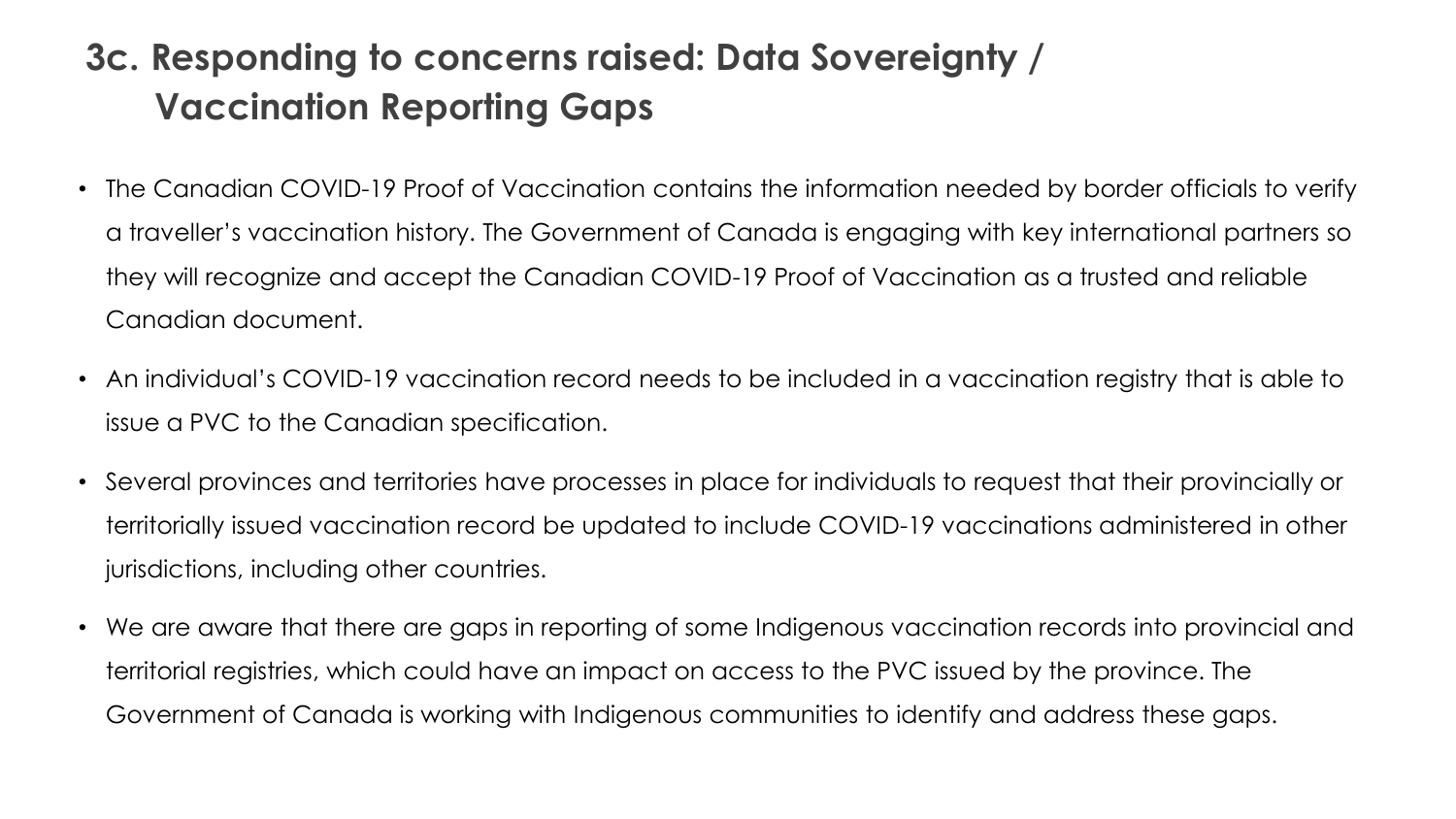### **3d. Responding to Concerns Raised: International Recognition of Canada's Mixed-dose Schedule & Communication**

- Work is currently under way to provide vaccine effectiveness data to other countries to advocate for recognition of Canada's approach to vaccination.
- Some countries already recognize individuals with mixed-dose schedules.
- As of November 8, the United States will require that all foreign travellers entering the country be fully vaccinated. The United States has confirmed that it will accept mixed doses.
- Communication to Indigenous peoples on how to obtain the Canadian COVID-19 Proof of Vaccination for international travel will be clear, and can be obtained at multiple levels (e.g. federal, provincial, territorial) and by trusted partners.
- The Government of Canada's [website](https://www.canada.ca/en/public-health/services/diseases/coronavirus-disease-covid-19/vaccines/life-after-vaccination/vaccine-proof.html) on proof of vaccination outlines the plans for international travel and contains links to information for each province and territory.